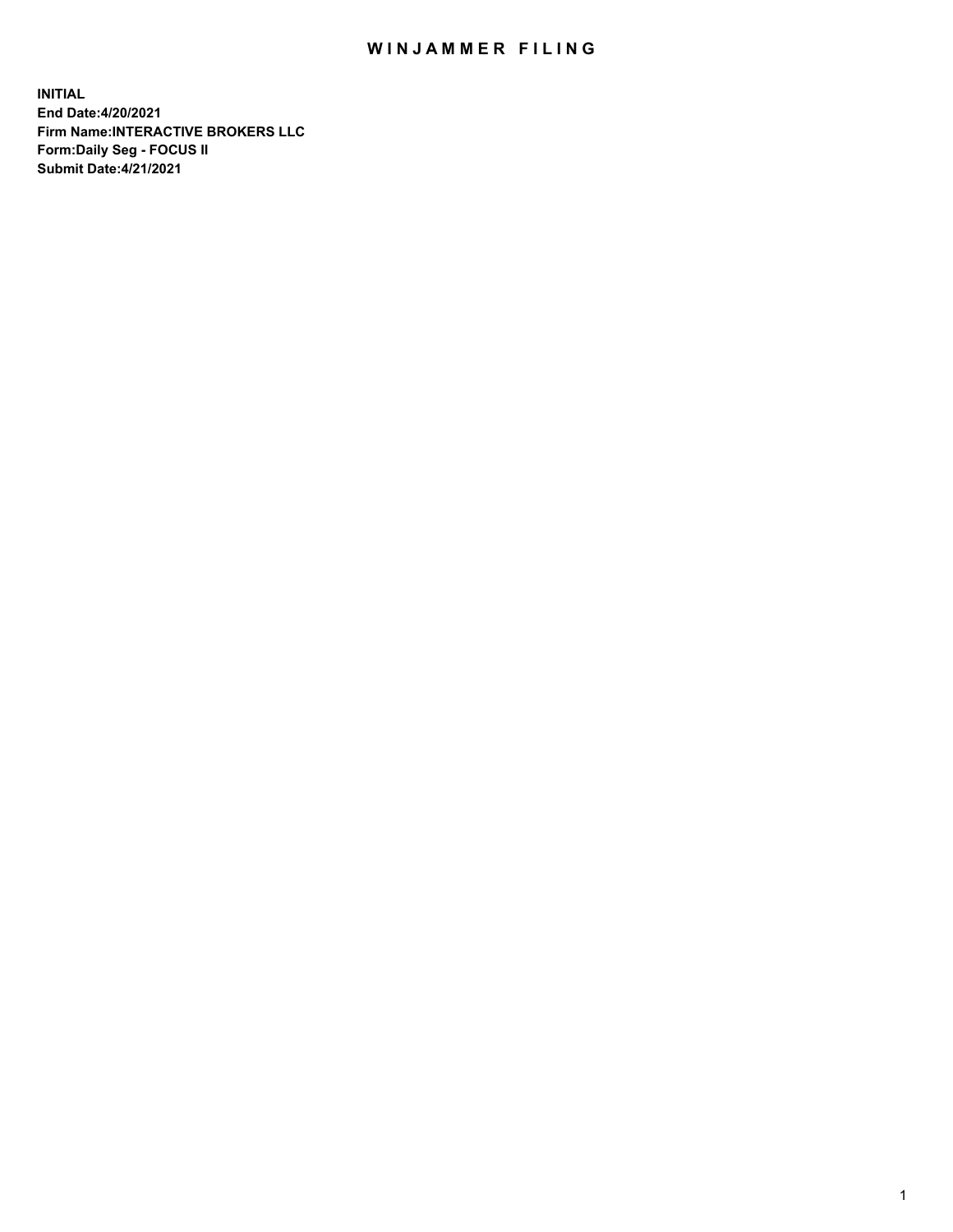**INITIAL End Date:4/20/2021 Firm Name:INTERACTIVE BROKERS LLC Form:Daily Seg - FOCUS II Submit Date:4/21/2021 Daily Segregation - Cover Page**

| Name of Company                                                                                                                                                                                                                                                                                                               | <b>INTERACTIVE BROKERS LLC</b>                                                            |  |
|-------------------------------------------------------------------------------------------------------------------------------------------------------------------------------------------------------------------------------------------------------------------------------------------------------------------------------|-------------------------------------------------------------------------------------------|--|
| <b>Contact Name</b>                                                                                                                                                                                                                                                                                                           | James Menicucci                                                                           |  |
| <b>Contact Phone Number</b>                                                                                                                                                                                                                                                                                                   | 203-618-8085                                                                              |  |
| <b>Contact Email Address</b>                                                                                                                                                                                                                                                                                                  | jmenicucci@interactivebrokers.c<br><u>om</u>                                              |  |
| FCM's Customer Segregated Funds Residual Interest Target (choose one):<br>a. Minimum dollar amount: ; or<br>b. Minimum percentage of customer segregated funds required:% ; or<br>c. Dollar amount range between: and; or<br>d. Percentage range of customer segregated funds required between: % and %.                      | $\overline{\mathbf{0}}$<br>0<br>155,000,000 245,000,000<br>0 <sub>0</sub>                 |  |
| FCM's Customer Secured Amount Funds Residual Interest Target (choose one):<br>a. Minimum dollar amount: ; or<br>b. Minimum percentage of customer secured funds required:%; or<br>c. Dollar amount range between: and; or<br>d. Percentage range of customer secured funds required between:% and%.                           | <u>0</u><br>$\overline{\mathbf{0}}$<br>80,000,000 120,000,000<br>00                       |  |
| FCM's Cleared Swaps Customer Collateral Residual Interest Target (choose one):<br>a. Minimum dollar amount: ; or<br>b. Minimum percentage of cleared swaps customer collateral required:%; or<br>c. Dollar amount range between: and; or<br>d. Percentage range of cleared swaps customer collateral required between:% and%. | <u>0</u><br>$\underline{\mathbf{0}}$<br>$\underline{0}$ $\underline{0}$<br>0 <sub>0</sub> |  |

Attach supporting documents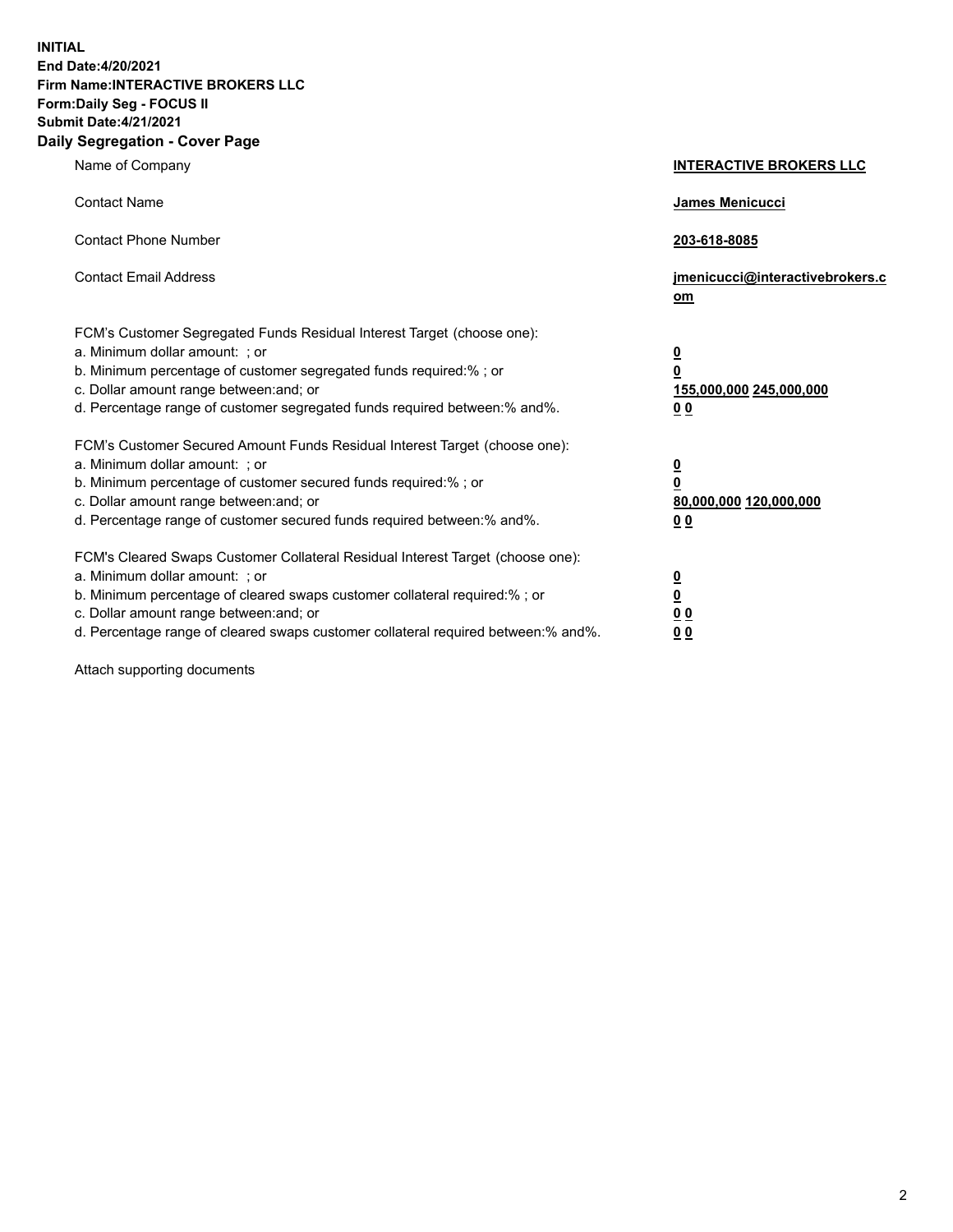**INITIAL End Date:4/20/2021 Firm Name:INTERACTIVE BROKERS LLC Form:Daily Seg - FOCUS II Submit Date:4/21/2021 Daily Segregation - Secured Amounts**

## Foreign Futures and Foreign Options Secured Amounts Amount required to be set aside pursuant to law, rule or regulation of a foreign government or a rule of a self-regulatory organization authorized thereunder **0** [7305] 1. Net ledger balance - Foreign Futures and Foreign Option Trading - All Customers A. Cash **472,430,663** [7315] B. Securities (at market) **0** [7317] 2. Net unrealized profit (loss) in open futures contracts traded on a foreign board of trade **17,433,141** [7325] 3. Exchange traded options a. Market value of open option contracts purchased on a foreign board of trade **88,651** [7335] b. Market value of open contracts granted (sold) on a foreign board of trade **-11,524** [7337] 4. Net equity (deficit) (add lines 1. 2. and 3.) **489,940,931** [7345] 5. Account liquidating to a deficit and account with a debit balances - gross amount **5,411** [7351] Less: amount offset by customer owned securities **0** [7352] **5,411** [7354] 6. Amount required to be set aside as the secured amount - Net Liquidating Equity Method (add lines 4 and 5) **489,946,342** [7355] 7. Greater of amount required to be set aside pursuant to foreign jurisdiction (above) or line 6. **489,946,342** [7360] FUNDS DEPOSITED IN SEPARATE REGULATION 30.7 ACCOUNTS 1. Cash in banks A. Banks located in the United States **57,480,161** [7500] B. Other banks qualified under Regulation 30.7 **0** [7520] **57,480,161** [7530] 2. Securities A. In safekeeping with banks located in the United States **299,994,000** [7540] B. In safekeeping with other banks qualified under Regulation 30.7 **0** [7560] **299,994,000** [7570] 3. Equities with registered futures commission merchants A. Cash **0** [7580] B. Securities **0** [7590] C. Unrealized gain (loss) on open futures contracts **0** [7600] D. Value of long option contracts **0** [7610] E. Value of short option contracts **0** [7615] **0** [7620] 4. Amounts held by clearing organizations of foreign boards of trade A. Cash **0** [7640] B. Securities **0** [7650] C. Amount due to (from) clearing organization - daily variation **0** [7660] D. Value of long option contracts **0** [7670] E. Value of short option contracts **0** [7675] **0** [7680] 5. Amounts held by members of foreign boards of trade A. Cash **276,959,043** [7700] B. Securities **0** [7710] C. Unrealized gain (loss) on open futures contracts **9,475,420** [7720] D. Value of long option contracts **88,651** [7730] E. Value of short option contracts **-11,524** [7735] **286,511,590** [7740] 6. Amounts with other depositories designated by a foreign board of trade **0** [7760] 7. Segregated funds on hand **0** [7765] 8. Total funds in separate section 30.7 accounts **643,985,751** [7770] 9. Excess (deficiency) Set Aside for Secured Amount (subtract line 7 Secured Statement Page 1 from Line 8) **154,039,409** [7380] 10. Management Target Amount for Excess funds in separate section 30.7 accounts **80,000,000** [7780] 11. Excess (deficiency) funds in separate 30.7 accounts over (under) Management Target **74,039,409** [7785]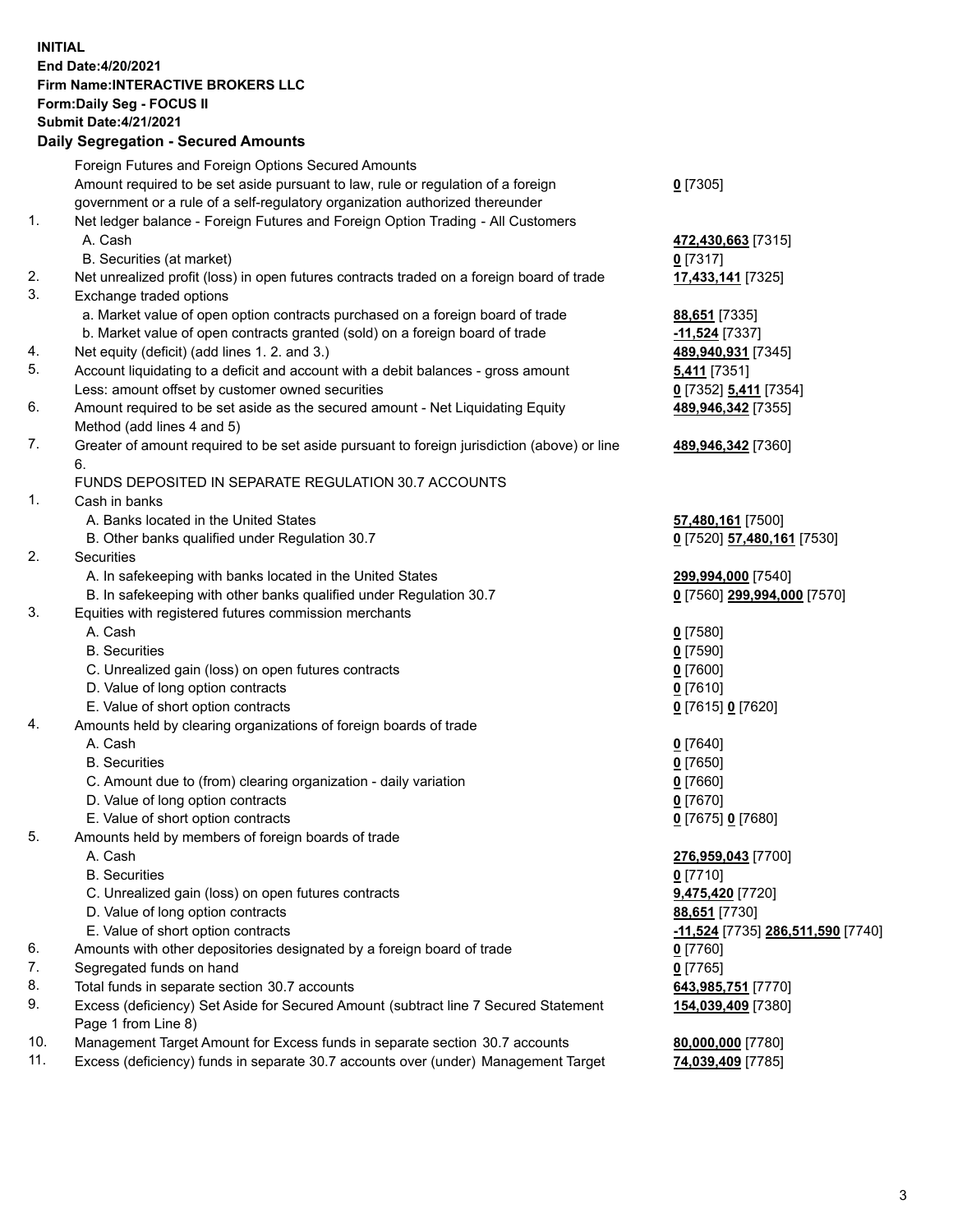**INITIAL End Date:4/20/2021 Firm Name:INTERACTIVE BROKERS LLC Form:Daily Seg - FOCUS II Submit Date:4/21/2021 Daily Segregation - Segregation Statement** SEGREGATION REQUIREMENTS(Section 4d(2) of the CEAct) 1. Net ledger balance A. Cash **6,481,898,118** [7010] B. Securities (at market) **0** [7020] 2. Net unrealized profit (loss) in open futures contracts traded on a contract market **132,964,119** [7030] 3. Exchange traded options A. Add market value of open option contracts purchased on a contract market **300,655,892** [7032] B. Deduct market value of open option contracts granted (sold) on a contract market **-245,342,660** [7033] 4. Net equity (deficit) (add lines 1, 2 and 3) **6,670,175,469** [7040] 5. Accounts liquidating to a deficit and accounts with debit balances - gross amount **1,309,060** [7045] Less: amount offset by customer securities **0** [7047] **1,309,060** [7050] 6. Amount required to be segregated (add lines 4 and 5) **6,671,484,529** [7060] FUNDS IN SEGREGATED ACCOUNTS 7. Deposited in segregated funds bank accounts A. Cash **1,202,885,503** [7070] B. Securities representing investments of customers' funds (at market) **3,200,476,990** [7080] C. Securities held for particular customers or option customers in lieu of cash (at market) **0** [7090] 8. Margins on deposit with derivatives clearing organizations of contract markets A. Cash **1,998,142,806** [7100] B. Securities representing investments of customers' funds (at market) **421,531,561** [7110] C. Securities held for particular customers or option customers in lieu of cash (at market) **0** [7120] 9. Net settlement from (to) derivatives clearing organizations of contract markets **2,652,829** [7130] 10. Exchange traded options A. Value of open long option contracts **300,515,903** [7132] B. Value of open short option contracts **-245,236,443** [7133] 11. Net equities with other FCMs A. Net liquidating equity **0** [7140] B. Securities representing investments of customers' funds (at market) **0** [7160] C. Securities held for particular customers or option customers in lieu of cash (at market) **0** [7170] 12. Segregated funds on hand **0** [7150] 13. Total amount in segregation (add lines 7 through 12) **6,880,969,149** [7180] 14. Excess (deficiency) funds in segregation (subtract line 6 from line 13) **209,484,620** [7190] 15. Management Target Amount for Excess funds in segregation **155,000,000** [7194]

16. Excess (deficiency) funds in segregation over (under) Management Target Amount Excess

**54,484,620** [7198]